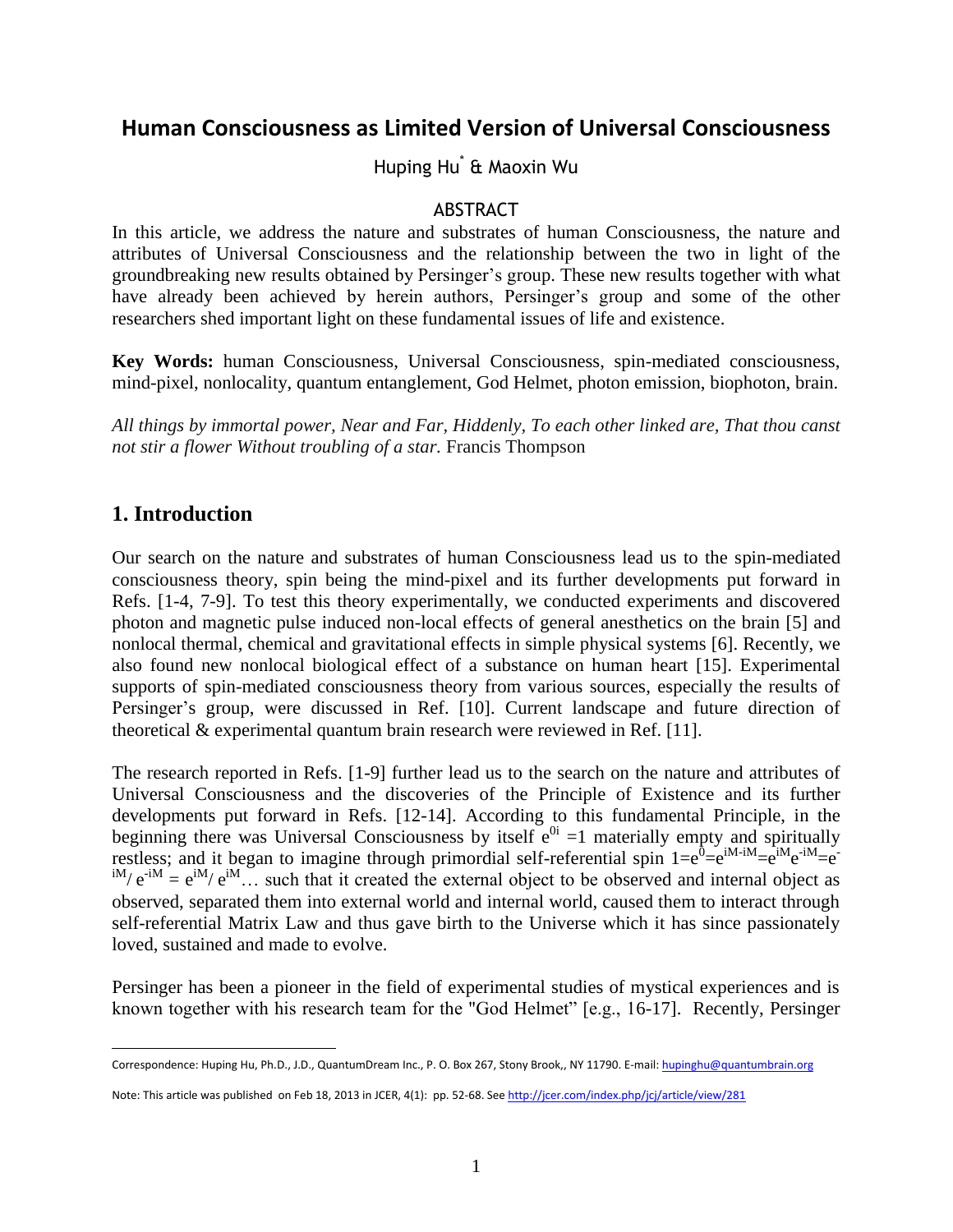and his team have also obtained important results in the field of quantum brain & nonlocality research [16-24]. Now, he and his team have obtained groundbreaking new results in the latter areas published in this Special Issue[25-27]. These new results together with what have already been achieved by the herein authors [1-15], Persinger's team [16-24] and some of the other researchers (e.g., 28-47, some of which were scorned and/or alleged to be pseudoscientific or unreproducible) have very important implications for further advancements of these and related fields and shed important light on the fundamental issues of life and existence.

## **2. Brief Analysis of Persinger Group's Recent & New Results**

#### **(1) Biophoton emissions while imagining white light**

Persinger's group first reported significant increases in biophoton emissions along the right side brain but not the left when subjects imagined white light in a dark environment in Ref. [18]. The group reported that the increased biophoton emissions did not occur when the same subjects thought about mundane experiences [18]. This fascinating phenomenon has been further studies in Ref. [25] published in this Special Issue.

In the new study [25], Persinger and his team found that during brief periods of imagining white light the power density of photon emissions from the right hemisphere was about 10-11 W⋅m<sup>-2</sup> that was congruent with magnetic energy within the volume associated with a diminishment of  $~\sim$ 7 nT. Their spectral analyses showed maxima in power from electroencephalographic activity within the parahippocampal region and photon emissions from the right hemisphere with shared phase modulations equivalent to about 20 ms. They further found that beat frequencies (6 Hz) between peak power in photon (17 Hz) and brain (11 Hz) amplitude fluctuations during imagining light were equivalent to energy differences within the visible wavelength that were identical to the intrinsic 8 Hz rhythmic variations of neurons within the parahippocampal gyrus.

According to Persinger and his team, these quantitative measurements plus quantitative analysis strongly suggest that spin energies similar to what was discussed by the herein authors in Ref. [3] can accommodate the interactions between protons, electrons, and photons and the action potentials associated with intention, consciousness and entanglement [25].

We point out here that mind-matter interactions have been widely studies but little specifics are known scientifically. It is well known that the placebo effect is produced by the mind and different thoughts and/or intentions are associated with different brain electrical activities. Further, it is apparent that we carry out our intentions through our physical body at will. The fascinating aspects of Persinger's group's findings are that a particular thought/imagination produces corresponding physical entities in the thought/imagination and other measurable and quantitative parameters such as decreased geomagnetic field around the brain and location specific EEGs associated with the particular brain activity.

However, there are several plausible causes for the increased biophoton emissions in the right brain when imagining white light: (1) increased blood flow and oxygenation; (2) increased cell metabolism; (3) electric discharge across neural membranes; (4) spin-mediated consciousness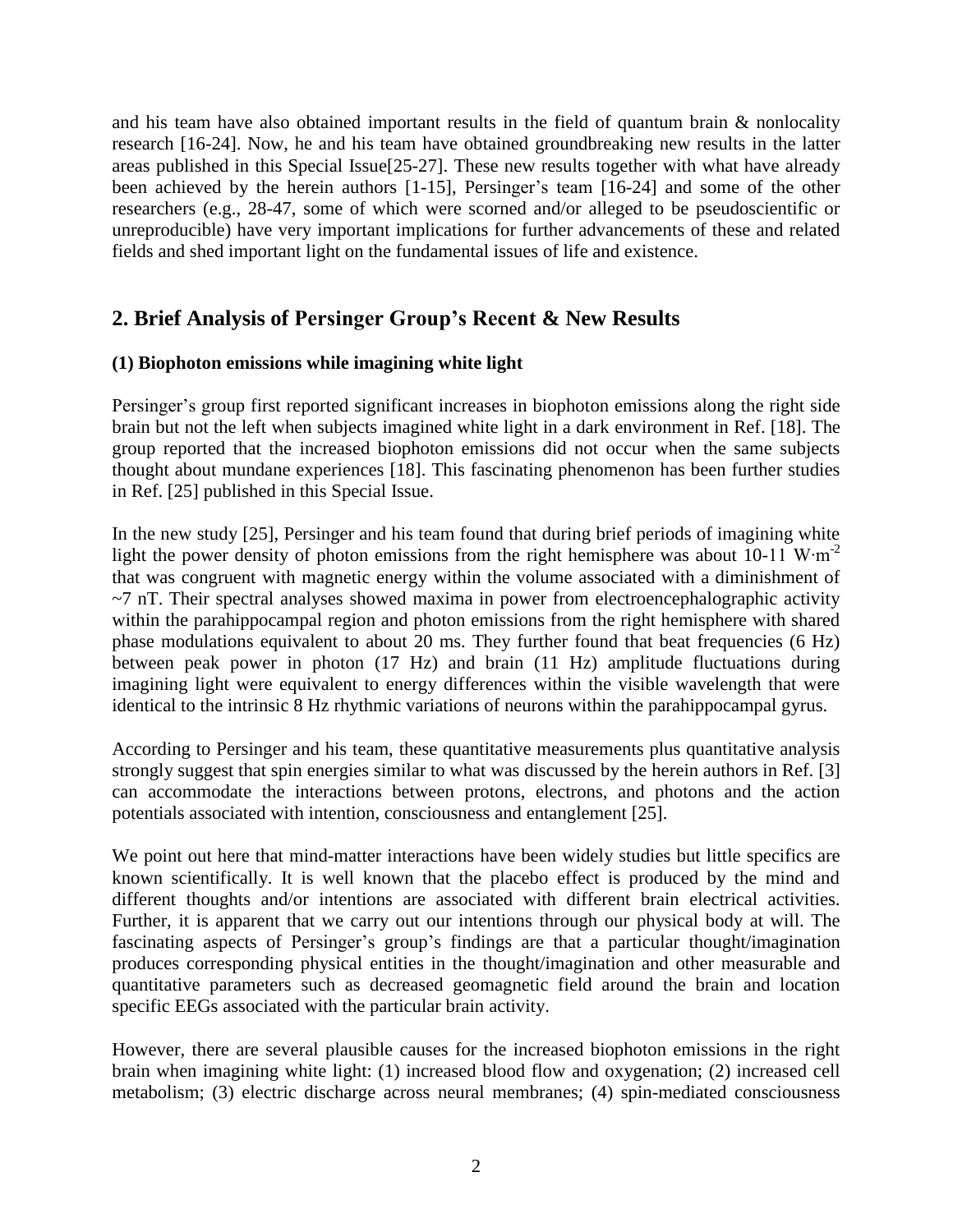functions and dynamics coupled to action potentials; (5) direct photon creation by intention or imagination in apparent but not real violation of energy conservation according to the Principle of Existence [see 14-16]; and (6) certain mixture or combinations of (1)-(5).

Causes (1)-(3) are coincidental causes non-specific to imagination of white light and can be confirmed or eliminated through additional control studies. Indeed, these coincidental causes are already disfavored by the finding of Persinger's group that the increased biophoton emissions did not occur when the same subjects thought about mundane experiences. If the observed biophoton emissions are intention/imagination specific, imagination of different colors of light may produce different profiles of increased biophoton emissions and imagination of other intense non-light experience should not produce increased biophoton emissions.

Cause (4) is favored by the currently available data of Persinger's group [25] and theoretically supported by spin-mediated consciousness theory and its further developments in Refs. [1-4, 7- 9]. Both causes (4) and (5) are theoretically supported by the Principle of Existence and its further developments put forward in Refs. [12-14]. Cause (6) is not a separate cause.

#### **(2) Nonlocal doubling of local photon emissions**

In Ref. [19], Dotta and Persinger first reported their finding of the doubling of local photon emissions when two simultaneous, spatially separated, chemiluminescent reactions share the same magnetic field configurations. In the new experimental study reported in Ref. [26] in this Special Issue, Persinger and his team applied same magnetic field configurations in Ref. [19] to photons from light-emitting diodes (LEDs). They found a significant but weaker enhancement of photon emissions as measured by photomultiplier tubes occurred when the two LEDs were activated simultaneously within two loci separated by several meters.

If alternative explanations can be excluded, the observed effect suggest that under optimal conditions photons emitted from two, magnetic field congruent, loci become macroscopically entangled and that the two loci display properties of a single space as proposed by Persinger's group [26].

We point out here that the natural targets of these magnetic field configurations are the unpaired nuclear spins and electron spins in the test materials [10], and, if alternative explanations are excluded, the finding of Persinger's group indicates that the nonlocal property is even deeper and stronger than previously realized.

Plausible alternative explanations include: (1) Pre-existing quantum entanglement (contamination) between the instruments used to produce the two congruent magnetic field configurations due to common material source and builder of the instruments, etc.; (2) Preexisting quantum entanglement (contamination) between the test materials and/or experimenters; (3) Direct quantum entanglement or electromagnetic influence due to the short distance of several meters between the two loci; and (4) Certain combinations of (1)-(3).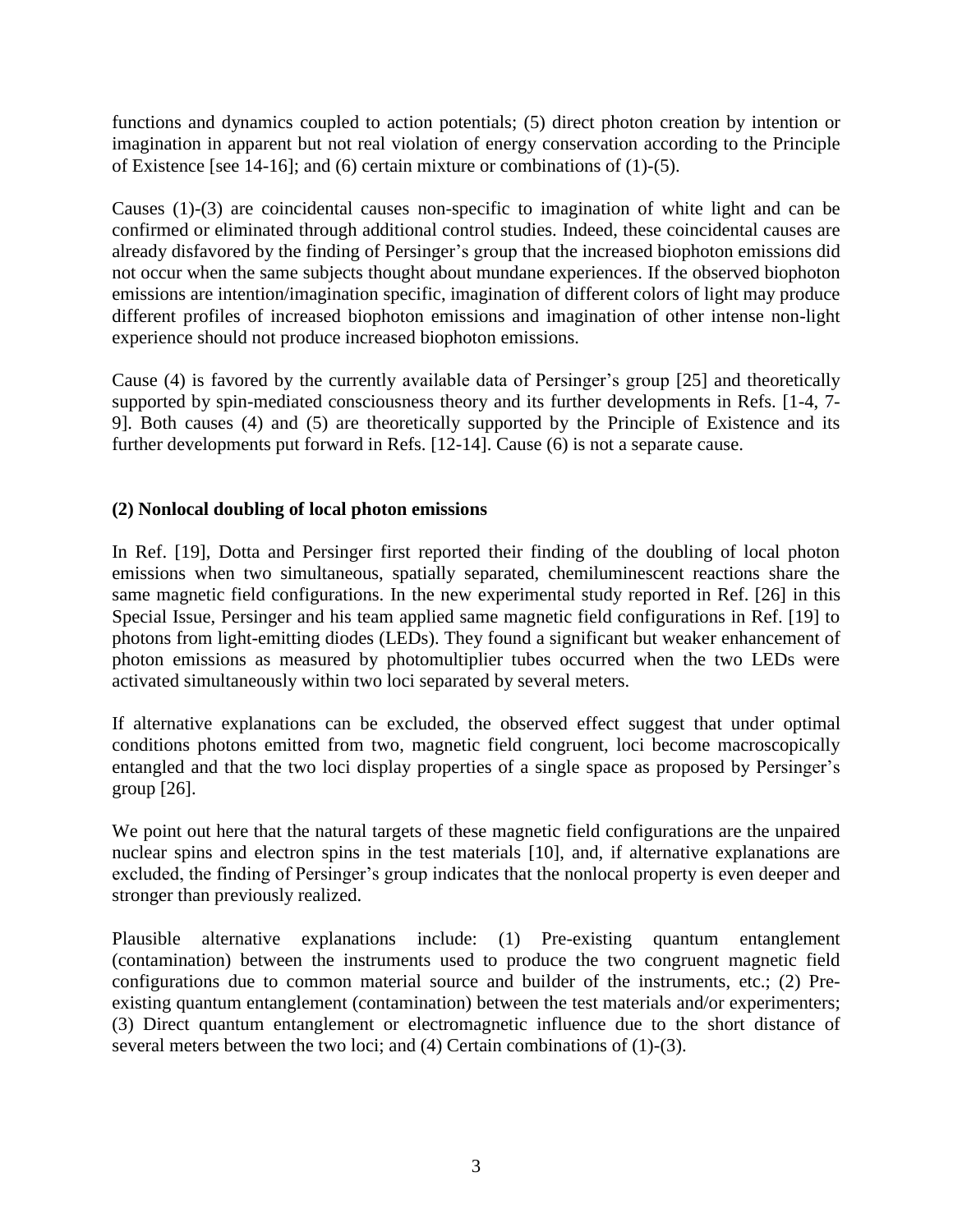Indeed, the finding by Persinger's group that only a specific magnetic field configuration could produce the observed effect have already reduced the plausibility of these alternative explanations. However, by avoiding using common materials and builder, increasing the distance between the two loci and employing test materials of different sources and non-acquaintance experimenters, these alternative explanations can be eliminated more thoroughly.

#### **(3) Potential entanglement of brain activity over 300 Km**

In Ref. [20], Persinger and his team first reported that light flashes delivered to one aggregate of cells evoked increased photon emission in another aggregate of cells maintained in the dark in another room if both aggregates shared the same temporal and spatial configuration of changing magnetic fields. They also reported that increased photon emissions occurred beside the heads of human volunteers if others in another room saw light flashes during the presentation of the same shared circumcerebral magnetic fields. They further reported that when the shared magnetic fields were not present, both cellular and human photon emissions during the light flashes did not occur.

In the new experimental study reported in Ref. [27] of this Special Issue, pairs of subjects separated by 300 km were either exposed or not exposed to specific configurations of circular magnetic fields. Persinger and his team found that when one person in the pair was exposed to sound pulses within the classical electroencephalographic band, there were discrete changes in power within the cerebral space of the other person even though they were not aware of the stimulus times and separated by 300 km. However, the intracerebral changes that only occurred if the magnetic fields were activated around the two cerebrums simultaneously were discrete and involved about single, punctate volumes of about  $0.13$  cc  $(125 \text{ mm}^3)$ .

We point out here again that the natural targets of these magnetic field configurations are the unpaired nuclear spins and electron spins in the test cells or brain [10], and, if alternative explanations are excluded, the finding of Persinger's group indicate that the nonlocal property is even deeper and stronger than previously realized and achievable over very large distances.

Plausible alternative explanations include: (1) Pre-existing quantum entanglement (contamination) between the instruments used to produce the two congruent magnetic field configurations due to common material source and builder of the instruments, etc.; (2) Preexisting quantum entanglement (contamination) between test cells/subjects and/or the experimenters; and (3) combinations of (1) and (2).

Indeed, the finding by Persinger's group that only a specific magnetic field configuration could produce the observed effect have already reduced the plausibility of these alternative explanations. However, by avoiding using common materials and builder and employing independent test cells and non-acquaintance test subjects and experimenters, these alternative explanations can be eliminated more thoroughly.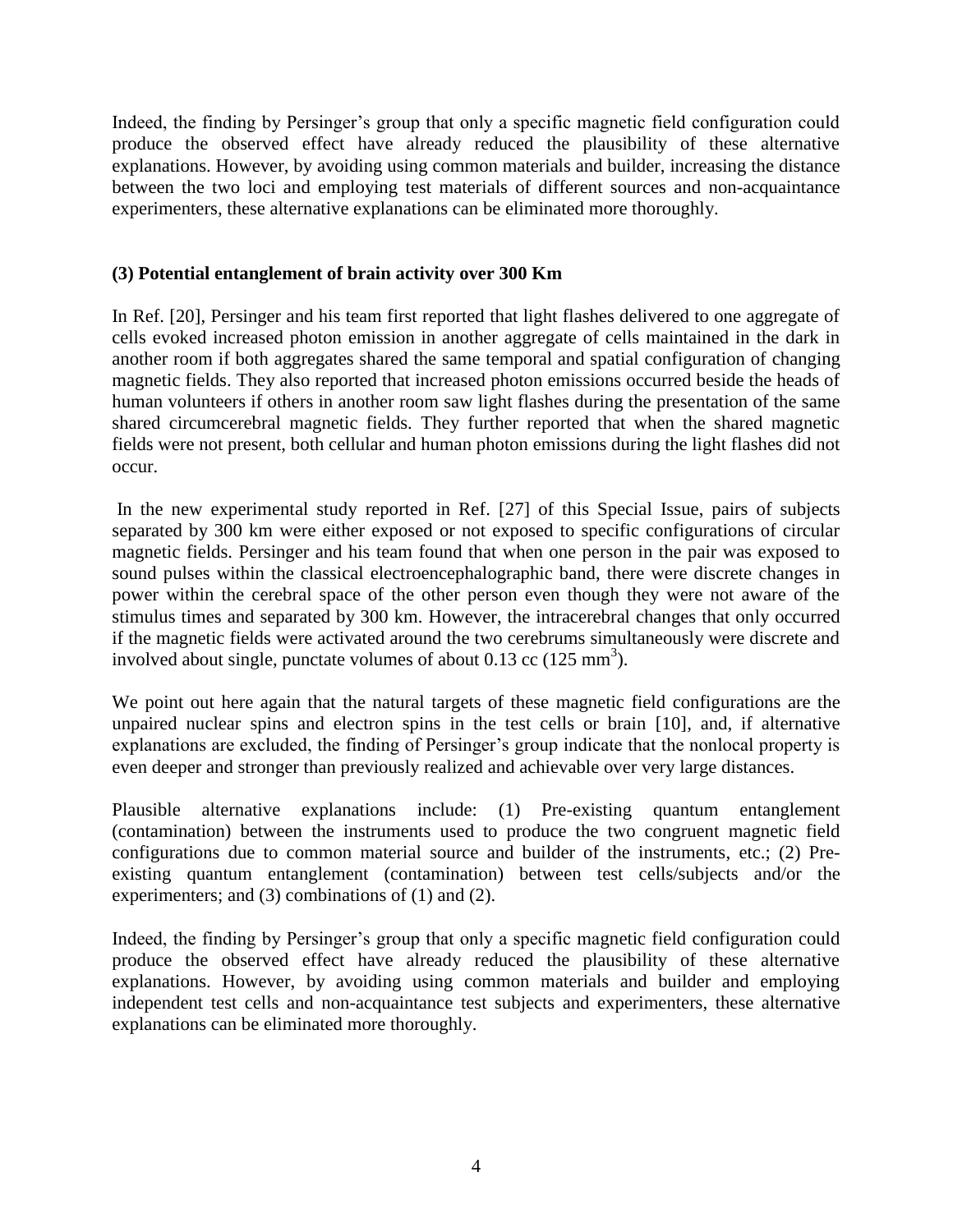## **3. Omnipotence of Universal Consciousness: How GOD Creates Light & Its Governing Law?**

In Genesis of the Old Testament, "God said 'Let there be light,' and there was light." However, Genesis does not tell us how this was done scientifically. One scientific solution is given in the Principle of Existence [12-14, also see 49]. This Principle further endows humans with the limited power to create through intentions/imagination [12-14].

In the source-free vacuum, light as electromagnetic field (photon) is governed by the following Maxwell equations  $(c=1)$ :

$$
\partial_t \mathbf{E} = \nabla \times \mathbf{B} \qquad \nabla \cdot \mathbf{E} = \mathbf{0}
$$

$$
\partial_t \mathbf{B} = -\nabla \times \mathbf{E} \qquad \nabla \cdot \mathbf{B} = \mathbf{0}
$$

Scientifically, the question then becomes how Universal Consciousness created the electromagnetic field (photon) and the governing law as manifested by the Maxwell equations. We have already answered this question in Ref. 49 and will answer this question here in accordance to the Principle of Existence [12-14]. It turns out that Universal Consciousness created both the light and the governing law through imagination and matrixization of Its etheric body.

Based on the Principle of Existence [12-14], before creation, Universal Consciousness was alone in a singular (primal) state of Being – Oneness and Unity of Existence:

$$
e^{i\theta} = 1
$$

where

"e" is the body of Universal Consciousness, ether, the foundation of existence; "*i*" is the imagination of Universal Consciousness, the source of creativity; and "*0*" is initial state of Universal Consciousness's mind; emptiness, nothingness.

To create light and the governing law, Universal Consciousness imagined and matrixized Its etheric body as follows:

$$
1 = e^{i0} = e^{i0}e^{i0} = e^{-iL+iL}e^{-iM+iM} = (\cos L - i \sin L)(\cos L + i \sin L)e^{-iM+iM} =
$$
  

$$
\left(\frac{0}{E} - i\frac{|\mathbf{p}|}{E}\right)\left(\frac{0}{E} + i\frac{|\mathbf{p}|}{E}\right)e^{-ip\mu_{x\mu}+ip\mu_{x\mu}} = \left(\frac{\mathbf{p}^2}{E^2}\right)e^{-ip\mu_{x\mu}+ip\mu_{x\mu}} = \left(\frac{E^2}{\mathbf{p}^2}\right)e^{-ip\mu_{x\mu}+ip\mu_{x\mu}} =
$$
  

$$
\left(\frac{E}{-|\mathbf{p}|}\right)\left(\frac{-|\mathbf{p}|}{E}\right)^{-1}\left(e^{-ip\mu_{x\mu}}\right)\left(e^{-ip\mu_{x\mu}}\right)^{-1} \rightarrow \frac{E}{-|\mathbf{p}|}e^{-ip\mu_{x\mu}} = \frac{-|\mathbf{p}|}{E}e^{-ip\mu_{x\mu}} \rightarrow
$$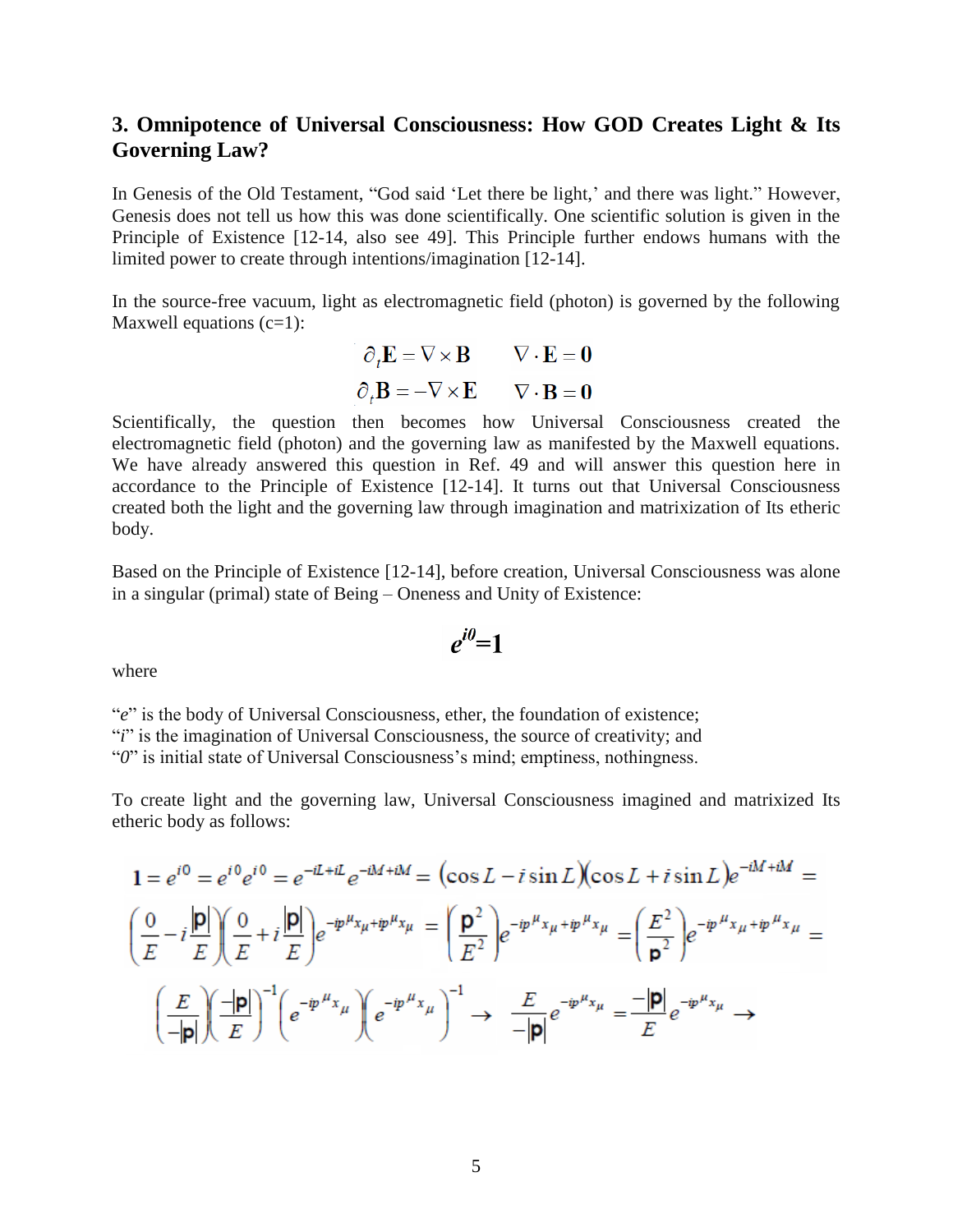$$
\frac{E}{-|\mathbf{p}|}e^{-ip^{\mu}x_{\mu}} - \frac{|\mathbf{p}|}{E}e^{-ip^{\mu}x_{\mu}} = 0 \longrightarrow \left(\frac{E}{-|\mathbf{p}|}\begin{pmatrix} -|\mathbf{p}| \\ E \end{pmatrix} \begin{pmatrix} a_{e,+}e^{-ip^{\mu}x_{\mu}} \\ a_{i,-}e^{-ip^{\mu}x_{\mu}} \end{pmatrix} \right) = 0
$$

$$
\longrightarrow \left(\begin{pmatrix} E & -\mathbf{s}\cdot\mathbf{p} \\ -\mathbf{s}\cdot\mathbf{p} & E \end{pmatrix} \begin{pmatrix} E_{0e,+}e^{-ip^{\mu}x_{\mu}} \\ iB_{0i,-}e^{-ip^{\mu}x_{\mu}} \end{pmatrix} = 0
$$

where **S** is photon spin (spin operator). The last equation is one form of the wave equation of a photon in relativistic quantum mechanics.

After the substitutions  $E \to i\partial$ , and  $\mathbf{n} \to -i\nabla$ , we have

|  | $\begin{pmatrix} i\partial_t & i\mathbf{S} \cdot \nabla \\ i\mathbf{S} \cdot \nabla & i\partial_t \end{pmatrix} \begin{pmatrix} \mathbf{E} \\ i\mathbf{B} \end{pmatrix} = 0 \rightarrow \begin{pmatrix} \partial_t \mathbf{E} = \nabla \times \mathbf{B} \\ \partial_t \mathbf{B} = -\nabla \times \mathbf{E} \end{pmatrix}$ |
|--|------------------------------------------------------------------------------------------------------------------------------------------------------------------------------------------------------------------------------------------------------------------------------------------------------------------------------|
|  |                                                                                                                                                                                                                                                                                                                              |

together with  $\nabla \cdot \mathbf{E} = \mathbf{0}$  and  $\nabla \cdot \mathbf{B} = \mathbf{0}$  are the Maxwell equations in the source-free vacuum.

It is plausible that the above process of creation is enabled in the human brain through spinmediated consciousness functions and dynamics with further coupling to action potentials [1-9]. The experiments of Persinger's group [18, 25] may support this proposition if coincidental causes can be eliminated.

### **4. Omnipresence & Omniscience of Universal Consciousness**

It is often said that Universal Consciousness has three Attributes: Omnipotence, Omniscience and Omnipresence. The latter two Attributes require Universal Consciousness to be everywhere at the same time within Its Creation. The question we have asked then is: Is there any experimental evidence/proof of a process or force which allows Universal Consciousness to be everywhere at the same time? [50]

The answer is "yes" and it is nonlocal cause such as quantum entanglement mediated process as experimentally shown in our own experiments [5, 6, 15]. The Experiments of Persinger's group [19-27] and perhaps some of other researchers [see, e.g., 28-47] also seem to support the Omnipresence and Omniscience of Universal Consciousness.

According to the Principle of Existence [12-14], such process or force is no other than the manifested universal force of gravitation. The idea of instantaneous gravity is nothing new. Newton's law of universal gravitation implies instantaneous "action at a distance" which he felt deeply uncomfortable with, but Newton was not able to find a cause of gravity [52]. Later Mach suggested that "[t]he investigator must feel the need of...knowledge of the immediate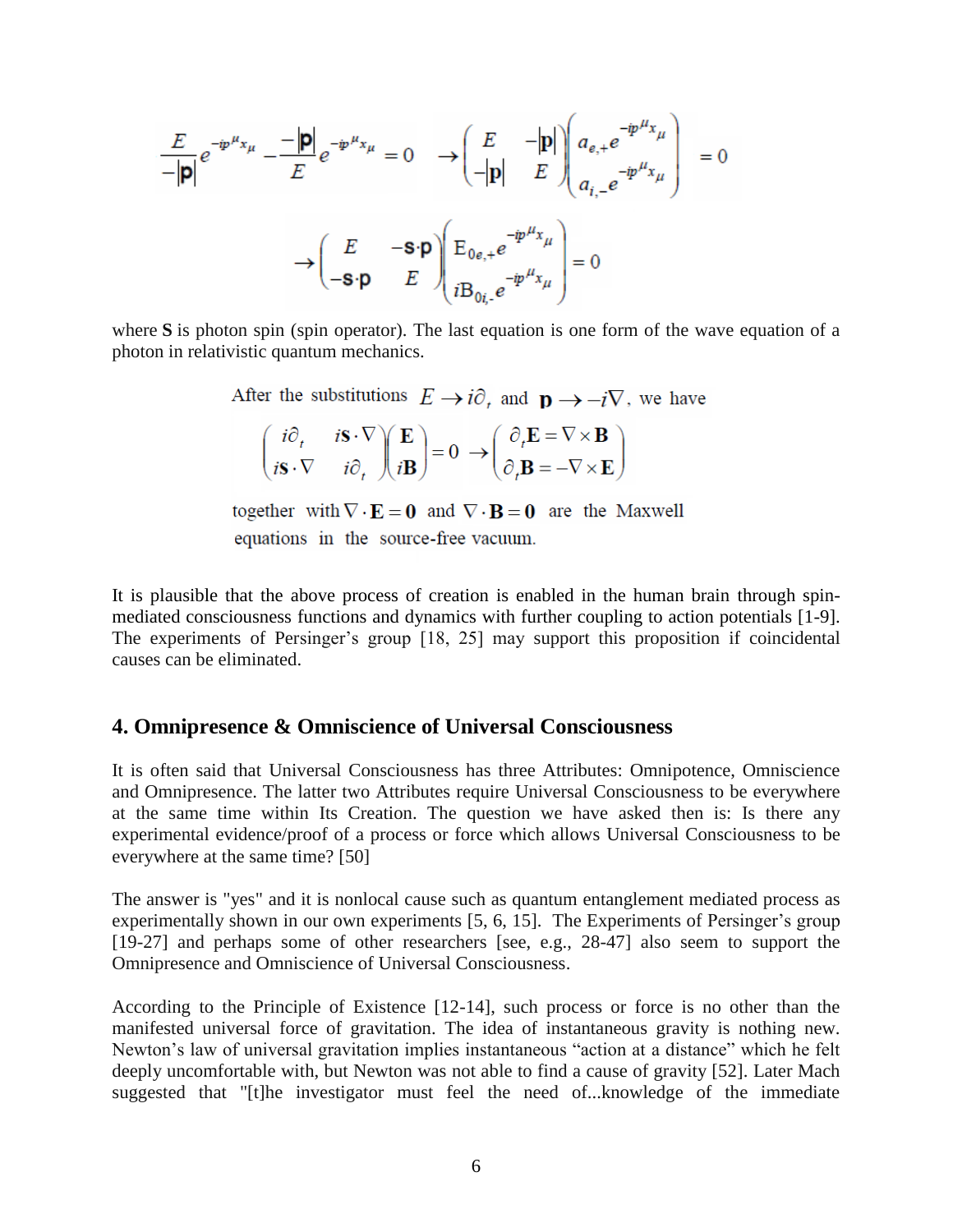connections, say, of the masses of the universe…[t]here will hover before him as an ideal insight into the principles of the whole matter, from which accelerated and inertial motions will result in the same way" [53]. Ontologically, Mach's above suggestion is a form of holism and implies that gravity is relational and instantaneous. It was Einstein who fulfilled Mach's "relational" suggestion of gravity by inventing general relativity [54]. However, such fulfillment may be at the sacrifice of Mach's "immediate connections" by assuming that the speed of gravity is the speed of light. However, gravity wave of linearized Einstein's field equation has not been detected.

On the other hand, we theorized in [8] that gravity originates from the primordial spin processes in non-spatial and non-temporal prespacetime, is the manifestation of quantum entanglement, and implies genuine instantaneous interconnectedness of all matters in the universe. Thus, the principle of non-local action is advocated. To certain degree, this view is a reductionist expression of Newton's instantaneous universal gravity and Mach's Principle with important consequences.

Importantly, we found experimentally that the weight of water in a detecting reservoir quantumentangled with water in a remote reservoir can change against the gravity of its local environment when the latter was remotely manipulated [6]. If independently verified, these experiments demonstrated Newton's instantaneous gravity and Mach's instantaneous connection conjecture and the relationship between gravity and quantum entanglement.

In turn, instantaneous gravity as quantum entanglement provides scientific evidence in support of Universal Consciousness' Attributes of Omnipresence and Omniscience.

# **5. Michael Persinger and His Team's "God Helmet"**

Wired Magazine published an article in 1999 entitled "This Is Your Brain on God" in which the author, Jack Hitt stated that "Michael Persinger has a vision - the Almighty isn't dead, he's an energy field. And your mind is an electromagnetic map to your soul" [56].

Persinger states at his website [55] that "[a]s a human being, I am concerned about the illusionary explanations for human consciousness and the future of human existence. Consequently after writing the Neuropsychological Base of God Beliefs (1987), I began the systematic application of complex electromagnetic fields to discern the patterns that will induce experiences (sensed presence) that are attributed to the myriad of ego-alien intrusions which range from gods to aliens. The research is not to demean anyone's religious/mystical experience but instead to determine which portions of the brain or its electromagnetic patterns generate the experience. Two thousand years of philosophy have taught us that attempting to prove or disprove realities may never have discrete verbal (linguistic) solutions because of the limitation of this measurement. The research has been encouraged by the historical fact that most wars and group degradations are coupled implicitly to god beliefs and to the presumption that those who do not believe the same as the experient are somehow less human and hence expendable. Although these egocentric propensities may have had adaptive significance, their utility for the species' future may be questionable."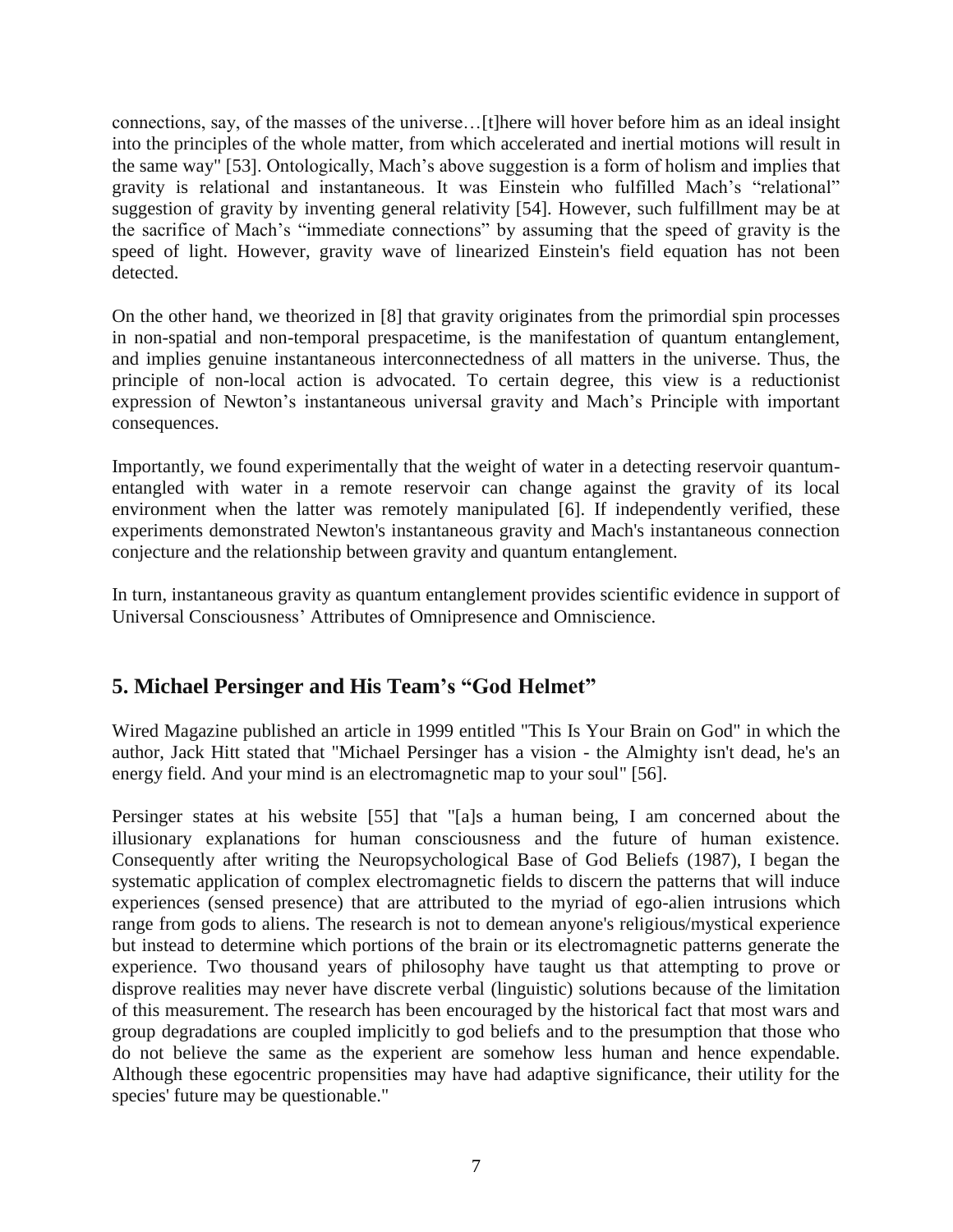Our own theoretical and experimental studies [1-15] have shown that: (1) human Consciousness is non-spatial and non-temporal and not in the brain but in prespacetime; (2) brain is an interface between human Consciousness and the external world; (3) quantum spin is the mind-pixel; (4) magnetic field is manifestation of the internal world based on the Principle of Existence [12-14].

Therefore, altered states of consciousness such as sensed presence and out-of-body experience whether they are produced by magnetic, electric or other stimulations or circumstances can be most effectively explained as the changes of the relative contents and/or intensities of the test subjects' neural quantum entanglement with their surroundings etc. (including possibly spiritual environments or information) [51].

Thus, interpreted from the perspectives of our own findings [1-15], Persinger's "God Helmet experiments" might not have proven that mystical experiences are a mere phenomenon localized in the material brain but can be explained as the non-spatial and non-temporal human Consciousness through the brain quantum-entangles with his/her environments possibly including the spiritual environment, thus, experiencing sensed presence, out-of-body etc.

In Ref. [17], Persinger and his team summarize their results as follows:

*Quantitative EEG data indicate that a sequence of stimulation by between 1 and 5 uT fields at the scalp's surface with as little as 10% greater intensity over the right hemisphere compared to the left is associated with greater convergence of theta activity between the left temporal and right prefrontal region. Subsequent bilateral stimulation is associated with greater right-to-left temporal coherence. These two experimental conditions and quantitative EEG patterns are associated with reports of out-of-body experiences and the sensed presence, respectively.*

....

*The results and approaches of our research and those of Olaf Blanke both show that out-of-body-experiences and the sensed presence can be generated experimentally by stimulating either one or the other of the hemispheres within specific regions. The quality of the experiences, although direct comparisons have not been made, appears to be similar and the quantitative or meaningful intensity reveal similar values for individual salience.*

*....*

*[We] reviewed and re-analyzed the approximately 20 experiments involving 407 subjects that have demonstrated the experimental elicitation of either the sensed presence or out of body experience. [Our] re-analyses clearly showed the specific magnetic configurations and not the subjects' exotic beliefs or suggestibility was responsible for the increased incidence of sensed presences. The subjects' histories of spontaneous sensed presences before the experiment (and exposure to the magnetic fields) were moderately correlated with exotic beliefs and temporal lobe sensitivity. The side attributed to the presence at the time of the experience was affected by the parameters of the fields, the hemisphere to which they were maximized, and the person's a priori beliefs.*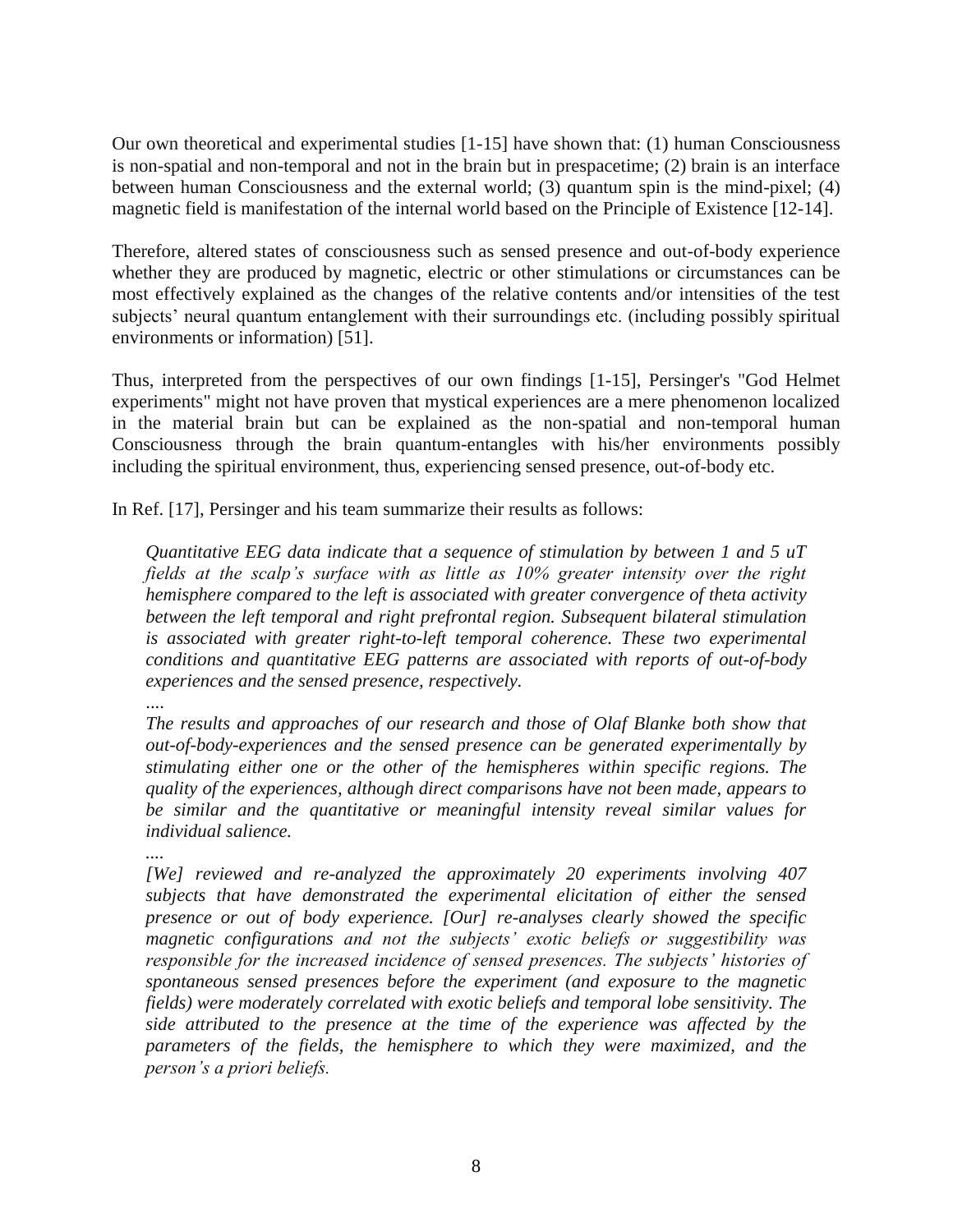In vivid terms one test subject in Persinger's experiment reported "I felt a presence behind me and then along the left side. When I tried to focus on the position, the presence moved. Every time I tried to sense where it was, it moved around. When it moved to the right side, I experienced a deep sense of security like I have not experienced before. I started to cry when I felt it slowly fade away ([Persinger] had changed the field patterns)" [17].

Also in vivid terms, another test subject reported an out-of-body experience stating "I feel as if there was a bright white light in front of me. I saw a black spot that became a funnel....no tunnel that I felt drawn into. I felt moving, like spinning forward through it. I began to feel the presence of people, but I could not see them. They were along my sides. They were colorless and grey looking. I know I was in the chamber but it was very real. I suddenly felt intense fear and felt ice cold" [17].

Persinger and his team reasoned that: "Our primary assumption is that consciousness and its variants of mystical states can be expressed as quantum phenomena. If consciousness and thought are coupled to electron movements, then a macroscopic manifestation should be congruent with the magnetic field strengths associated with neurocognitive activities. Access to the information within the movements of an electron, its fundamental charge, and the photon emissions associated with changes in electron movements, would allow mystical states and the information with which they are associated to have alternative interpretations that recruit the fundamental properties of space-time and matter" [17].

The above experimental results of Persinger and his team can be best explained by the spinmediated consciousness theory [1-9] for the reasons stated below [10]:

- (1) The primary targets of interactions for the weak pulsed magnetic field used by Persinger's Group are the nuclear and/or electron spins associated with the neural membranes, protein and water, etc. Indeed, neural membranes and proteins contain vast numbers of nuclear spins such as 1H, 13C, 31P and 15N.
- (2) As we have experimentally demonstrated, pulsed electromagnetic field (photons) carries information through quantum entanglement from external substance (and environment) which they interacted with.
- (3) Nuclear spins in the brain form complex intra- and inter-molecular networks through various intra-molecular J- and dipolar couplings and both short- and long-range intermolecular dipolar couplings. Further, nuclear spins have relatively long relaxation times after excitations.
- (4) Quantum spin is a fundamental quantum process with intrinsic connection to the structure of space-time and was shown to be responsible for the quantum effects in both Hestenes and Bohmian quantum mechanics.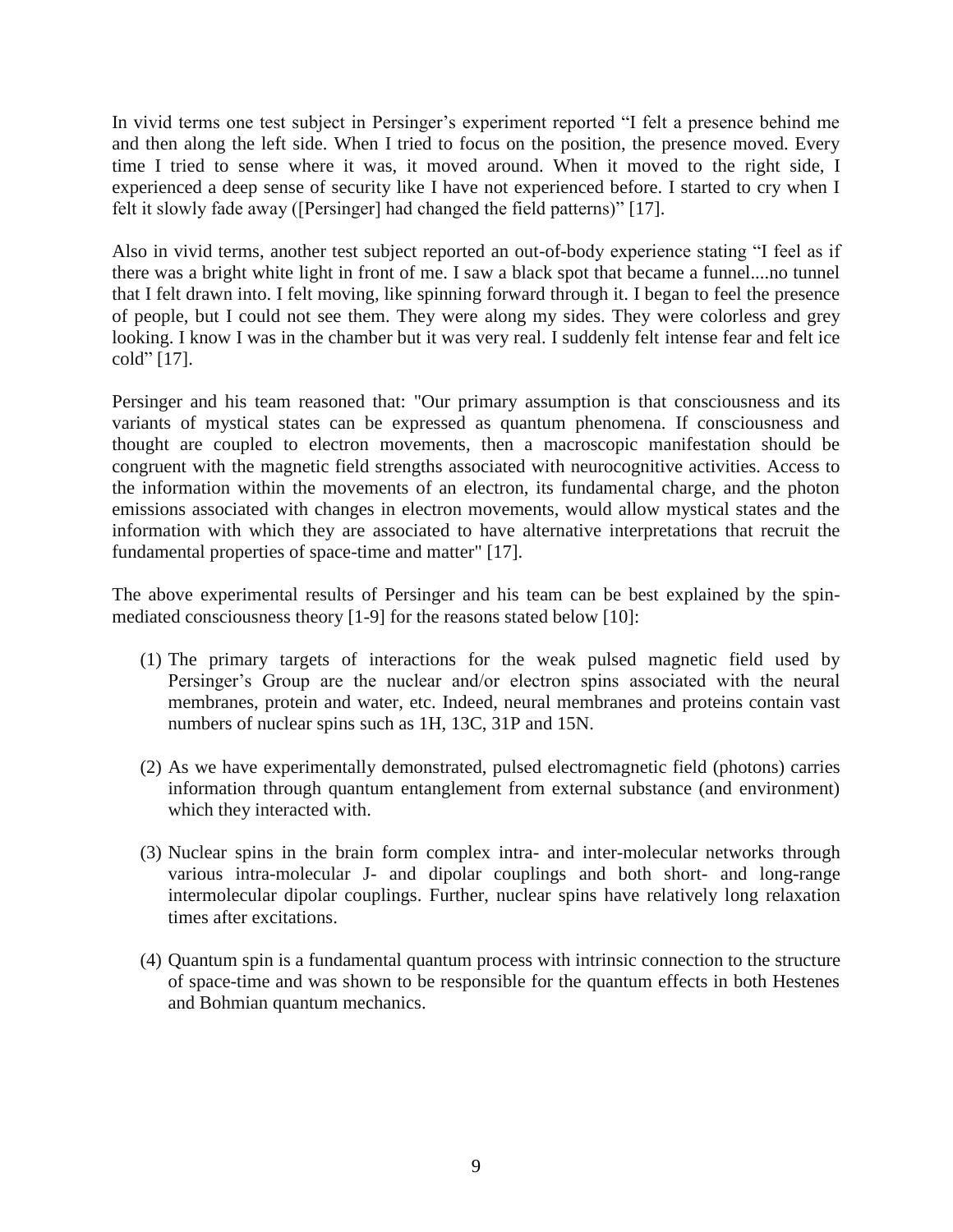## **6. Human Consciousness**

As stated earlier, our own theoretical and experimental studies  $[1-15]$  have shown that: (1) human Consciousness is non-spatial and non-temporal and not in the brain but in prespacetime; (2) brain is an interface between human Consciousness and the external world; (3) quantum spin is the mind-pixel; (4) magnetic field is manifested by the internal world based on the Principle of Existence [12-14].

So, what is human consciousness in the big scheme of things? Our answer is that human consciousness is a limited or individualized version of Universal Consciousness such that we have limited free will and limited observation/experience which is mostly classical at macroscopic levels but quantum at microscopic levels [12-14, 48]. For example, as a limited Universal Consciousness, we have through free will the choice of what measurement to do in a quantum experiment but not the ability to control the result of measurement (at least not until we can harness more abilities of our Universal Consciousness). That is, the result appears to us as random. On the other hand, at the macroscopic level, we also have the choice through free will of what to do but the outcome, depending on context, is sometimes certain and at other times uncertain. Further, we can only observe the measurement result in a quantum experiment that we conduct and experience the macroscopic environment surrounding us as the classical world [48].

Next, we focus on some of the details of how our experience is produced through the brain and how human free-will may operate through the brain [see 14-16].



Figure 1 Interaction between an object and the brain (body) in the dual-world

As illustrated in Figure 1, according to the Principle of Existence, there are two kinds of interactions between an object (entity) outside the brain (body) and the brain (body). The first and commonly known kind is the direct physical and/or chemical interactions such as sensory input through the eyes. The second and lesser-known but experimentally proven to be true kind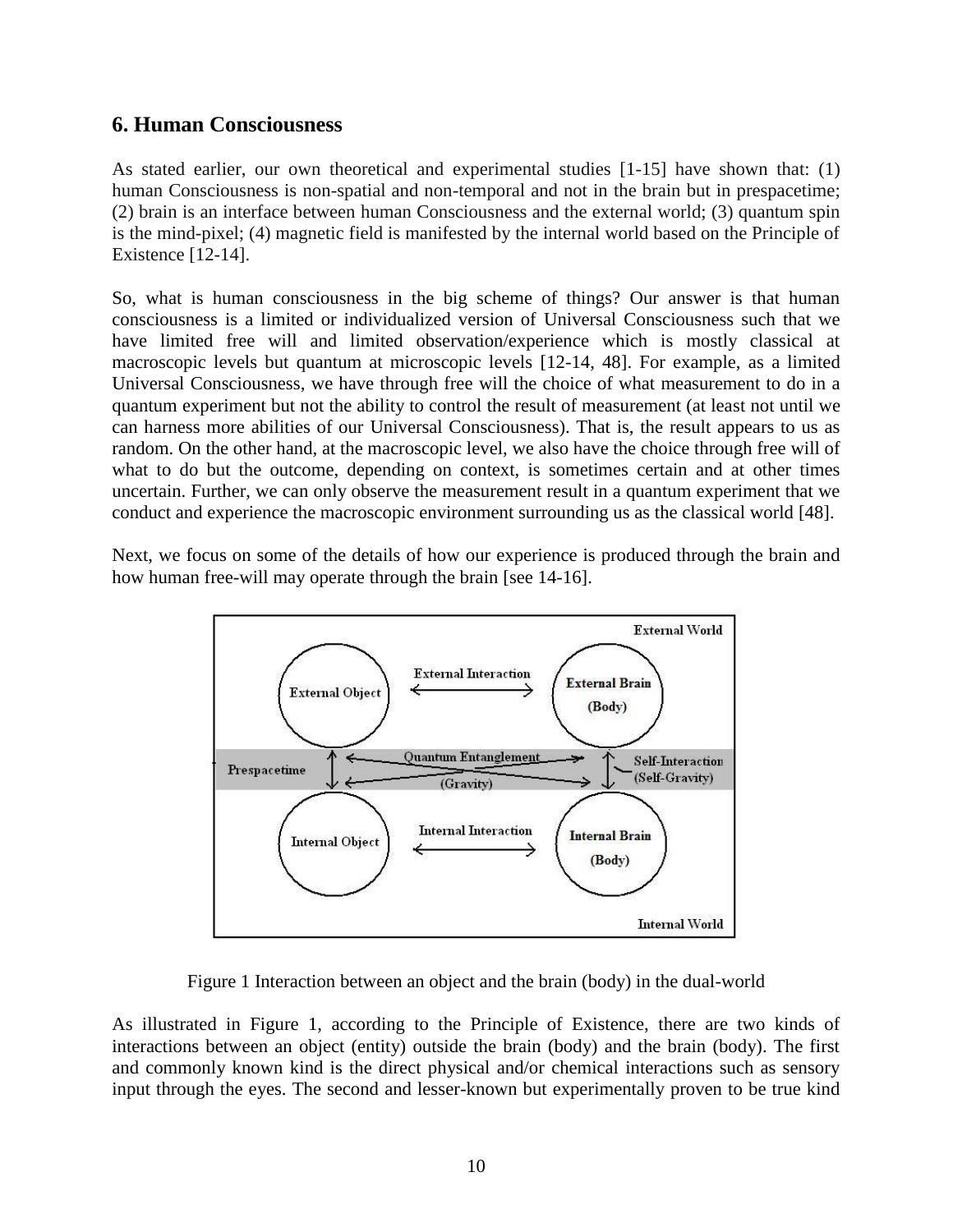is the instantaneous interactions through quantum entanglement. The entire world outside our brain (body) is associated with our brain (body) through quantum entanglement thus influencing and/or generating not only our feelings, emotions and dreams but also the physical, chemical and physiological states of our brain and body.

Importantly, quantum entanglement may participate in sensory experience such as vision, for example, as follows (keep in mind that an interaction with the external world is accompanied by its counterpart interaction with the internal world): (1) A light ray reflected and/or emitted from an object outside the brain enters the eye, gets absorbed, converted and amplified in the retina as propagating action potentials which travel to the central nervous system (CNS); (2) In the CNS, the action potentials drive and influence the mind pixels which according our theory is the nuclei such as protons with net nuclear spins and/or electrons with unpaired spins; and (3) Either the driven or influenced dynamic patterns of the mind-pixels in the internal world form the experience of the object, or more likely our visual experience of the object is the direct experience of the object in the external world through quantum entanglement established by the physical interactions. In the latter case, there is no image of the outside world in the brain. Further, in the case in which the object outside the brain is an image such as a photograph, there also exists the possibility that our visual experience is not only the experience of the photograph as such through quantum entanglement but also the experience of the object within the photograph through additional quantum entanglement. We hope that through careful experiments, we can find out which mechanism is actually true or whether both are true in reality.

The action potentials in the retina, the neural pathways and the CNS are driven by voltage-gated ion channels on neural membranes as embodied by the Hodgkin-Huxley model:

$$
\partial_t V_m = -\frac{1}{C_m} \left( \sum_i (V_m - E_i) g_i \right)
$$
\n(1)

where  $V_m$  is the electric potential across the neural membranes,  $C_m$  is the capacitance of the membranes, *g<sup>i</sup>* is the *i*th voltage-gated or constant-leak ion channel (also see, Hu & Wu, 2004c & 2004d). The overall effect of the action potentials and other surrounding factors, especially the magnetic dipoles carried by oxygen molecules due to their two unpaired electrons, is that inside the neural membranes and proteins, there exist varying strong electric field **E** and fluctuating magnetic field **B** that are also governed by the Maxwell equation:

$$
\begin{pmatrix}\nE - \mathbf{\sigma} \cdot \mathbf{p} \\
-\mathbf{\sigma} \cdot \mathbf{p} & E\n\end{pmatrix}\n\begin{pmatrix}\n\mathbf{\sigma} \cdot \mathbf{E} \\
\mathbf{\sigma} \cdot \mathbf{B} \\
\mathbf{\sigma} \cdot \mathbf{B}\n\end{pmatrix} = 0\n\begin{pmatrix}\n\partial_t \mathbf{E} = \nabla \times \mathbf{B} \\
\partial_t \mathbf{B} = -\nabla \times \mathbf{E} \\
\nabla \cdot \mathbf{E} = 0 \\
\nabla \cdot \mathbf{B} = 0\n\end{pmatrix}
$$
\n(2)

where we have set the classical (macroscopic) electric density and current  $j^{\mu} = (\rho, \mathbf{j}) = 0$  inside the neural membranes. Further, for simplicity, we have not considered the medium effect of the membranes, that is, we have treated the membranes as a vacuum.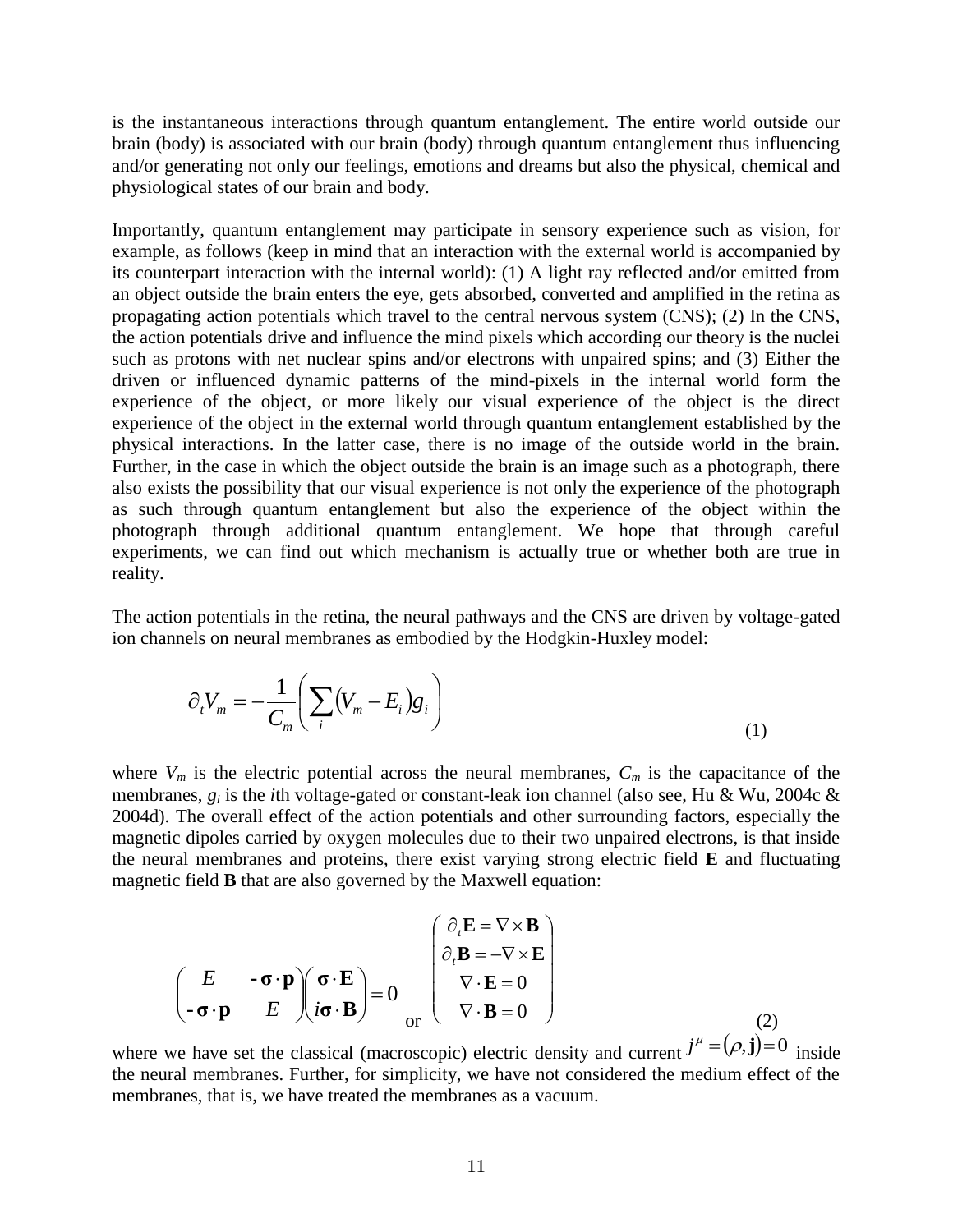Microscopically, electromagnetic fields **E** and **B** or their electromagnetic potential representation  $A^{\mu} = (\phi, \mathbf{A})$ .

$$
\begin{pmatrix} \mathbf{E} = -\nabla \phi - \partial_t \mathbf{A} \\ \mathbf{B} = \nabla \times \mathbf{A} \end{pmatrix}
$$
 (3)

interact with proton of charge *e* and unpaired electron of charge –*e* respectively as the following Dirac-Maxwell systems:

$$
\begin{pmatrix}\n\begin{pmatrix}\nE-e\phi-m & -\sigma(p-eA) \\
-\sigma(p-eA) & E-e\phi+m\n\end{pmatrix}\n\begin{pmatrix}\n\psi_{e,-} \\
\psi_{i,+}\n\end{pmatrix} = L_M \psi = 0\n\end{pmatrix}_p
$$
\n
$$
\begin{pmatrix}\nE & -\sigma \cdot \mathbf{p} \\
-\sigma \cdot \mathbf{p} & E\n\end{pmatrix}\n\begin{pmatrix}\n\sigma \cdot \mathbf{E} \\
i\sigma \cdot \mathbf{B}\n\end{pmatrix} =\n\begin{pmatrix}\n-i\sigma \cdot (\psi^\dagger \beta \alpha \psi) \\
-i(\psi^\dagger \beta \beta \psi)\n\end{pmatrix}_p
$$
\n(4)

and

$$
\begin{pmatrix}\n\begin{pmatrix}\nE + e\phi - m & -\sigma \cdot (\mathbf{p} + e\mathbf{A}) \\
-\sigma \cdot (\mathbf{p} + e\mathbf{A}) & E + e\phi + m\n\end{pmatrix} \begin{pmatrix}\n\psi_{e,+} \\
\psi_{i,-}\n\end{pmatrix} = L_M \ \psi = 0\n\end{pmatrix}_e
$$
\n
$$
\begin{pmatrix}\nE & -\sigma \cdot \mathbf{p} \\
-\sigma \cdot \mathbf{p} & E\n\end{pmatrix} \begin{pmatrix}\n\sigma \cdot \mathbf{E} \\
i\sigma \cdot \mathbf{B}\n\end{pmatrix} = \begin{pmatrix}\n-i\sigma \cdot (\psi^{\dagger} \beta \alpha \psi) \\
-i(\psi^{\dagger} \beta \beta \psi)\n\end{pmatrix}_e
$$
\n(7)

where  $\beta$  and  $\alpha$  are Dirac matrices.

In equations (4) and (6), the interactions (couplings) of **E** and/or **B** with proton and/or electron spin operator  $(\sigma)$ <sub>*p*</sub> and  $(\sigma)$ <sub>*e*</sub> are hidden. But they are due to the self-referential Matrix Law which causes mixing of the external and internal wave functions and can be made explicit in the determinant view as follows. For Dirac form, we have:

$$
\left( \begin{pmatrix} E - e\phi - m & -\sigma \cdot (\mathbf{p} - e\mathbf{A}) \\ -\sigma \cdot (\mathbf{p} - e\mathbf{A}) & E - e\phi + m \end{pmatrix} \begin{pmatrix} \psi_{e,-} \\ \psi_{i,+} \end{pmatrix} = L_M \psi = 0 \right)_p
$$
\n
$$
\rightarrow \left( \begin{pmatrix} (E - e\phi - m)(E - e\phi + m) - \\ (-\sigma \cdot (\mathbf{p} - e\mathbf{A})) (-\sigma \cdot (\mathbf{p} - e\mathbf{A})) \end{pmatrix} I_2 \psi_{e,-} \psi_{i,+}^* = 0 \right)_p
$$
\n
$$
\rightarrow \left( \left( (E - e\phi)^2 - m^2 - (\mathbf{p} - e\mathbf{A})^2 + e\sigma \cdot \mathbf{B} \right) I_2 \psi_{e,-} \psi_{i,+}^* = 0 \right)_p
$$
\n(8)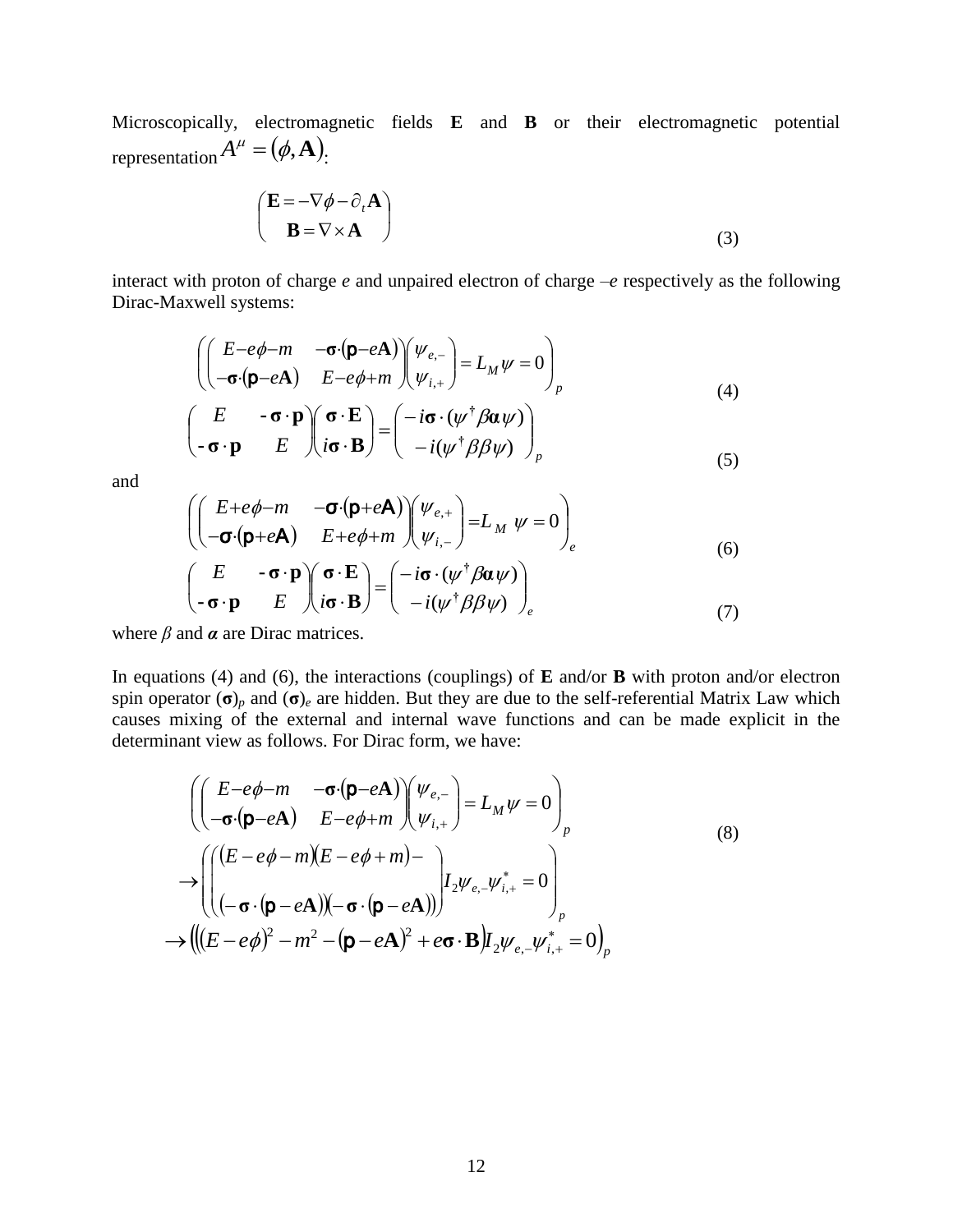For Weyl (chiral) form, we have:

$$
\left( \begin{pmatrix} E - e\phi - \sigma \cdot (\mathbf{p} - e\mathbf{A}) & -m \\ -m & E - e\phi + \sigma \cdot (\mathbf{p} - e\mathbf{A}) \end{pmatrix} \begin{pmatrix} \psi_{e,r} \\ \psi_{i,l} \end{pmatrix} = 0 \right)_p
$$
\n
$$
\rightarrow \left( \left( (E - e\phi - \sigma \cdot (\mathbf{p} - e\mathbf{A})) (E - e\phi + \sigma \cdot (\mathbf{p} - e\mathbf{A})) - m^2 \right) I_2 \psi_{e,r} \psi_{i,l}^* = 0 \right)_p
$$
\n
$$
\rightarrow \left( \left( (E - e\phi)^2 - m^2 - (\mathbf{p} - e\mathbf{A})^2 + e\sigma \cdot \mathbf{B} - ie\sigma \cdot \mathbf{E} \right) I_2 \psi_{e,r} \psi_{i,l}^* = 0 \right)_p
$$
\n(9)

These two couplings are also explicitly shown in Dirac-Hestenes formulism or during the process of non-relativistic approximation of the Dirac equation in the present of external electromagnetic potential  $A^{\mu}$ . We can carry out the same procedures for an electron to show the explicit couplings of (**σ**)*<sup>e</sup>* with **E** and **B**.

One effect of the couplings is that the action potentials through **E** and **B** (or  $A^{\mu}$ ) input information into the mind-pixels in the brain [3, 7-9]. Judging from the above Dirac-Maxwell systems, we are inclined to think that said information is likely carried in the temporal and spatial variations of **E** and **B** (frequencies and timing of neural electric spikes and their spatial distributions in the CNS). Another possible effect of the couplings is that they allow the transcendental aspect of Consciousness through wave functions (the self-field) of the proton and/or electron to backinfluence **E** and **B** (or  $A^{\mu}$ ) which in turn back-affect the action potentials through the Hodgkin-Huxley neural circuits in the CNS [see, 7-9].

We have speculated about how human free-will as a macroscopic quality of limited Universal Consciousness may originate microscopically under the particular high electric voltage environment inside the neural membranes [7-9, 12-14]. For example, one possibility is that the human free will as thought or imagination produces changes in the phase of external and internal wave functions:

$$
e^{i0} = e^{-i(\Delta E t - \Delta \mathbf{p} \cdot \mathbf{x}) + i(\Delta E t - \Delta \mathbf{p} \cdot \mathbf{x})} = \left(e^{-i(\Delta E t - \Delta \mathbf{p} \cdot \mathbf{x})}\right)_e \left(e^{+i(\Delta E t - \Delta \mathbf{p} \cdot \mathbf{x})}\right)_i
$$
(10)

where ( )<sub>*e*</sub> and ( )<sub>*i*</sub> respectively indicate external and internal wave functions, which in turn back-affect **E** and **B** (or  $A^{\mu}$ ) in the high electric voltage neural membranes through the Dirac Maxwell systems illustrated above.

#### **References**

1. Hu, H. & Wu, M., Spin-mediated consciousness theory. arXiv 2002; quant-ph/0208068. Also see Med. Hypotheses, 2004; 63: 633-646.

2. Hu, H. & Wu, M., Spin as primordial self-referential process driving quantum mechanics, spacetime dynamics and consciousness. NeuroQuantology, 2004; 2:41-49. Also see Cogprints: ID2827 2003.

3. Hu, H. & Wu, M., Action potential modulation of neural spin networks suggests possible role of spin in memory and consciousness. NeuroQuantology, 2004; 2:309-316. Also see Cogprints: ID3458 2004d.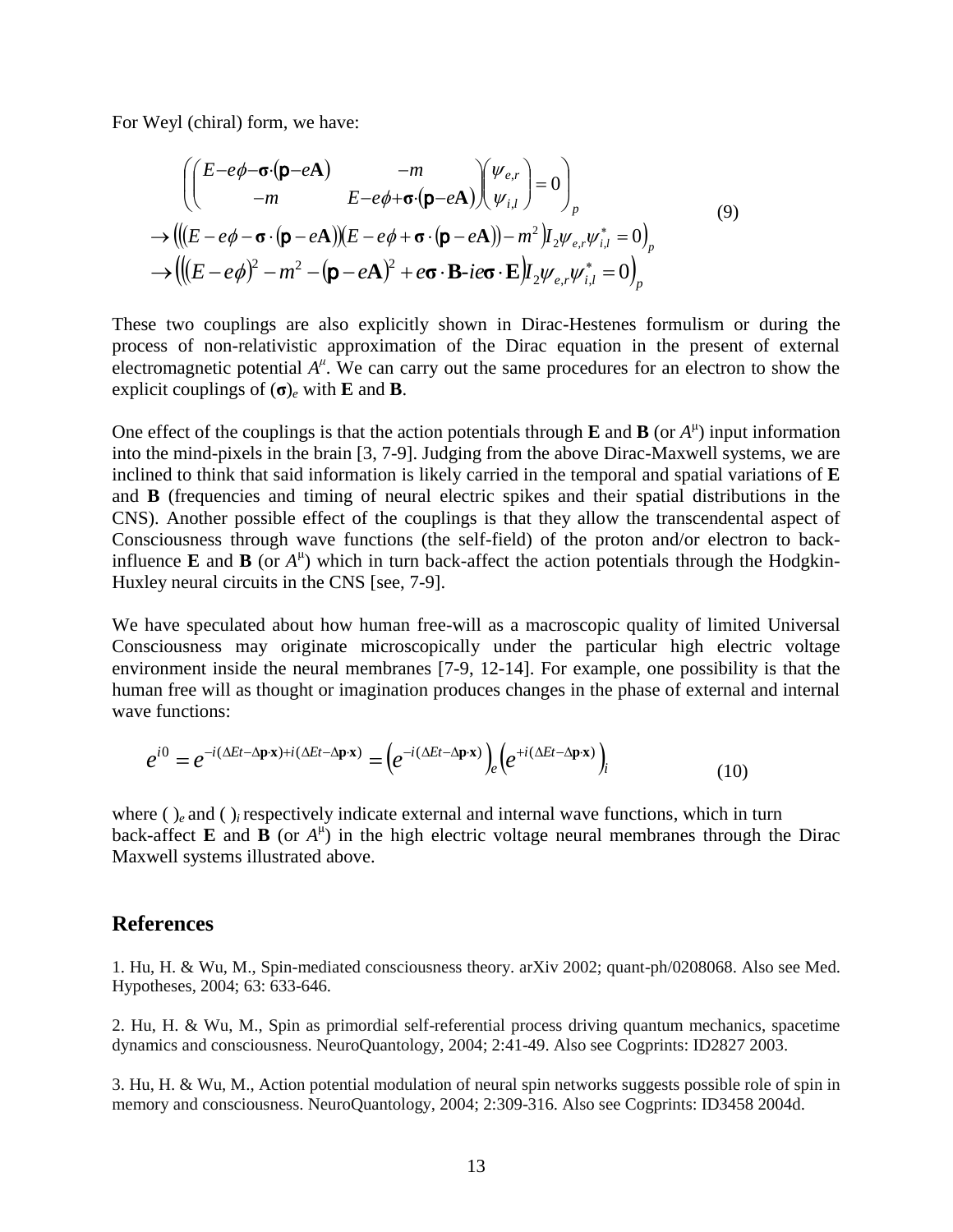4. Hu, H. & Wu, M., Thinking outside the box: the essence and implications of quantum entanglement. NeuroQuantology, 2006; 4: 5-16.

5. Hu, H. & Wu, M., Photon induced non-local effect of general anesthetics on the brain. NeuroQuantology, 2006; 4: 17-31. Also see Progress in Physics, 2006; v3: 20-26.

6. Hu, H. & Wu, M., Evidence of non-local physical, chemical and biological effects supports quantum brain. NeuroQuantology, 2006; 4: 291-306. Also see Progress in Physics 2007; v2: 17-24.

7. Hu, H. & Wu, M., How mind influences brain through "proactive" spin, NeuroQuantology, 2007; 5(2): 205-213.

8. Hu, H. & Wu, M., Thinking outside the box II: The origin, implications and applications of gravity and its role in consciousness. NeuroQuantology, 2007; 5(2): 190-196.

9. Hu, H. & Wu, M., Concerning spin as mind-pixel: How mind interacts with the brain through electric spin effects, NeuroQuantology, 2008; 6(1): 26-31.

10. Hu, H. & Wu, Experimental support of spin-mediated consciousness theory from various sources, Journal of Consciousness Exploration & Research, 2010; 1(8): 907-936.

11. Hu, H. & Wu, Current landscape and future direction of theoretical & experimental quantum brain/mind/consciousness research, Journal of Consciousness Exploration & Research, 2010; 1(8): 888- 897.

12. Hu, H. & Wu, The Principle of Existence: Towards a science of consciousness. Journal of Consciousness Exploration & Research, 2010; 1(1): 50-119.

13. Hu, H. & Wu, Consciousness-mediated spin theory: The transcendental ground of quantum reality', Journal of Consciousness Exploration & Research, 2010; 1(8): 937-970.

14. Hu, H. & Wu, The Principle of Existence II: Genesis of matrix law & mathematics of ether, Journal of Consciousness Exploration & Research, 1(9): 1149-1178.

15. Hu, H. & Wu, M., New nonlocal biological effect: a preliminary research. NeuroQuantology, 2012; 10(3): 462-467.

16. Persinger, M. A., Vectorial cerebral hemisphericity as differential sources for the sensed presence, mystical experiences and religious conversions. Psychological Reports, 1993; 76: 915-930.

17. Persinger, M. A. & Lavallee, C. F., The electromagnetic induction of Mystical and Altered States within the Laboratory. Journal of Consciousness Exploration & Research, 2010; 1(7): 785-807.

18. Dotta, B. T., Persinger, M. A., Increased Photon Emissions from the Right But Not the Left Hemisphere While Imagining White Light in the Dark: The Potential Connection Between Consciousness and Cerebral Light. Journal of Consciousness Exploration & Research, 2011; 2(10): 1538-1548.

19. Dotta, B. T, Persinger, M. A, Doubling of local photon emissions when two simultaneous, spatiallyseparated, chemiluminescent reactions share the same magnetic field configurations. Journal of Biophysical Chemistry, 2012; 3(1).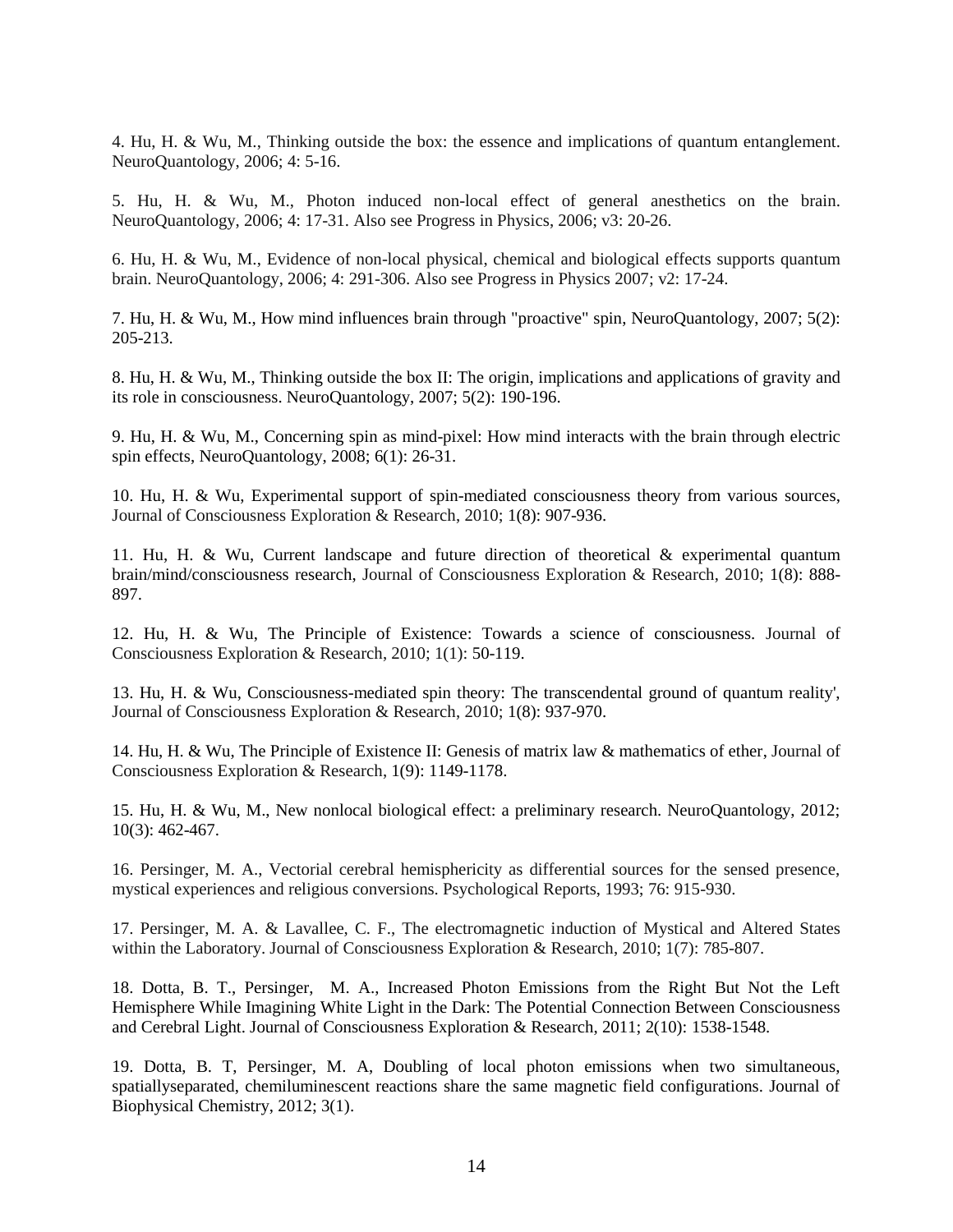20. Dotta, B. T, Buckner, C. A, Lafrenie, R. M., Persinger, M. A., Photon emissions from human brain and cell culture exposed to distally rotating magnetic fields shared by separate light-stimulated brains and cells. Brain Research, 2011; 1388: 77-88.

21. Persinger, M.A., Koren, S.A. & Tsang, E.W. Enhanced power within a specific band of theta activity in one person while another receives circumcerebral pulsed magnetic fields: a mechanism for cognitive influence at a distance? Perceptual and Motor Skills, 2003; 97: 877-894.

22. Persinger, MA, Tsang, EW, Booth, JN and Koren, SA, Enhanced power within a predicted narrow band of theta activity during stimulation of another by circumcerebral weak magnetic fields after weekly spatial proximity: evidence for macroscopic entanglement? NeuroQuantology 2008; 6(1): 7-21.

23. Persinger, M. A. et.al. Theoretical and experimental evidence of macroscopic entanglement between Human Brain Activity and Photon Emissions: Implications for Quantum Consciousness and Future Applications. Journal of Consciousness Exploration & Research, 2010; 1(7): 808-830.

24. Persinger, M. A., Dotta, B. T., Temporal Patterns of Photon Emissions Can Be Stored and Retrieved Several Days Later From the "Same Space": Experimental and Quantitative Evidence. NeuroQuantology, 2011;9(4): 605-613.

25. Persinger, M. A., Dotta, B. T., Saroka, K. S., & Scott, M. A., Congruence of energies for cerebral photon emissions, quantitative EEG activities and  $\sim$  5 nT changes in the proximal geomagnetic field support spin-based hypothesis of consciousness. Journal of Consciousness Exploration & Research, 2013; 4(1): 1-24.

26. Dotta, B. T., Koren, S. A. & Persinger, M. A., Demonstration of entanglement of "pure" photon emissions at two locations that share specific configurations of magnetic fields: implications for translocation of consciousness. Journal of Consciousness Exploration & Research, 2013; 4(1): 25-34.

27. Burke, R. C., Gauthier, M. Y., Rouleaum,N. & Persinger, M. A., Experimental demonstration of potential entanglement of brain activity over 300 Km for pairs of subjects sharing the same circular rotating, angular accelerating Magnetic fields: verification by s\_LORETA, QEEG measurements. Journal of Consciousness Exploration & Research, 2013; 4(1): 35-44.

28. Grinberg-Zylberbaum, J. & Ramos, J., Patterns of interhemispheric correlation during human communication. International Journal of Neuroscience, 1987; 36: 41–53.

29. Reid, B. L. On the nature of growth and new growth based on experiments designed to reveal a structure and function for laboratory space. Medical Hypotheses, 1989; 29: 105-127.

30. Gariaev, P.P., et. al., Holographic Associative Memory of Biological Systems, Proceedings SPIE, Optical Memory and Neural Networks, 1991; 1621: 280- 291.

31. Radin, D., Entangled Minds: Extrasensory Experiences in a Quantum Reality, 2006, Paraview Pocket Books.

32. Sheldrake, R., Morphic Resonance: The Nature of Formative Causation, 2009, Park Street Press.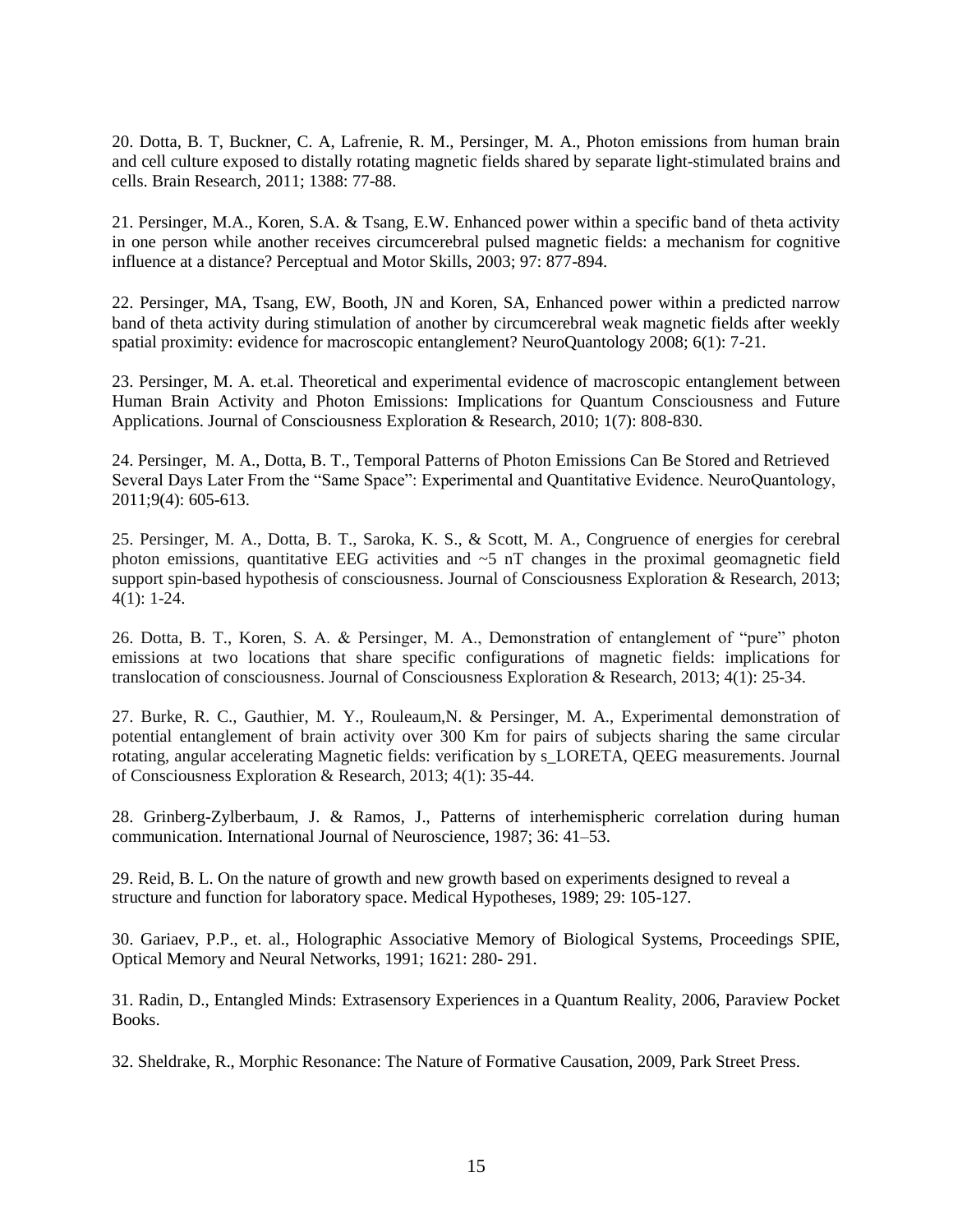33. Davenas E, Beauvais F, Amara J, et al. Human basophil degranulation triggered by very dilute antiserum against IgE, Nature, 1988; 333 (6176): 816–8.

34. Jahn, R. G., Dunne, B. J., Margins of Reality: The Role of Consciousness in the Physical World, 2009, ICRL Press.

35. Achterberg, J. et. al., Evidence for correlations between distant intentionality and brain function in recipients: A functional magnetic resonance imaging analysis. J. Altertaive & Complimentary Med., 2005; 11 (6): 965–971.

36. Pizzi, R, Fantasia, A, Gelain, F and Rosetti, D, Vdscovi, A. Nonlocal correlations between separated neural networks. Quantum Information and Computation II. Proceedings of SPIE 2004; 5436: 107.

37. Conte, E. et. al. A Preliminary Experimental Verification of Violation of Bell Enequality in a Quantum Model of Jung Theory of Personality. JCER, 2010: 1(7): 831-849.

38. Emoto, M., The Hidden Messages in Water, 2005, Atria.

39. Josephson, B.D., Pallikari-Viras, F., Biological utilisation of quantum nonlocality, Foundations of Physics, 1991, 21: 197-207.

40. Stapp, H. P., Mind Matter and Quantum Mechanics, 1993, Springer-Verlag, Berlin.

41. Tiller, W. A., Psychoenergetic Science, 2007, Pavior.

42. Standish, L, Johnson, L, Kozak, L and Richards, T, EEG evidence of correlated event related signals between the brains of spatially and sensorily isolated human subjects. J. Alter. Compl. Med. 2004; 10, 307.

43. Wackermanna,J, Seiterb,C, Keibel,H and Walach, H, Correlations between brain electrical activities of two spatially separated human subjects, Neuroscience Letters 2003; 336(1): 60–64.

44. Wackermann, J., Dyadic correlations between brain functional states: present facts and future perspectives. Mind and Matter, 2004; 2(1): 105–122.

45. Montagnier, L et al., DNA waves and water, 2010; arXiv:1012.5166.

46. Lee, K.C. *et. al.*, Entangling macroscopic diamonds at room temperature, Science 2011, 334 (6060): 1253-1256.

47. Sarovar, M, Ishizaki, A, Fleming, G R and Whaley, KB, Quantum entanglement in photosynthetic light harvesting complexes, Nature Physics 2012; 6: 462–467.

48. Hu, H, Quantum enigma - physics encounters consciousness (book review). Psyche, 2009; 15: 1-4.

49. Hu, H. & Wu, M., Scientific GOD: How GOD created light & its governing law, Scientific GOD Journal, 2012; 3(10): 912-914.

50. Hu, H. & Wu, M., Scientific GOD: Footprints of omnipresence & omniscience, Scientific GOD Journal, 2012; 3(10): 915-917.